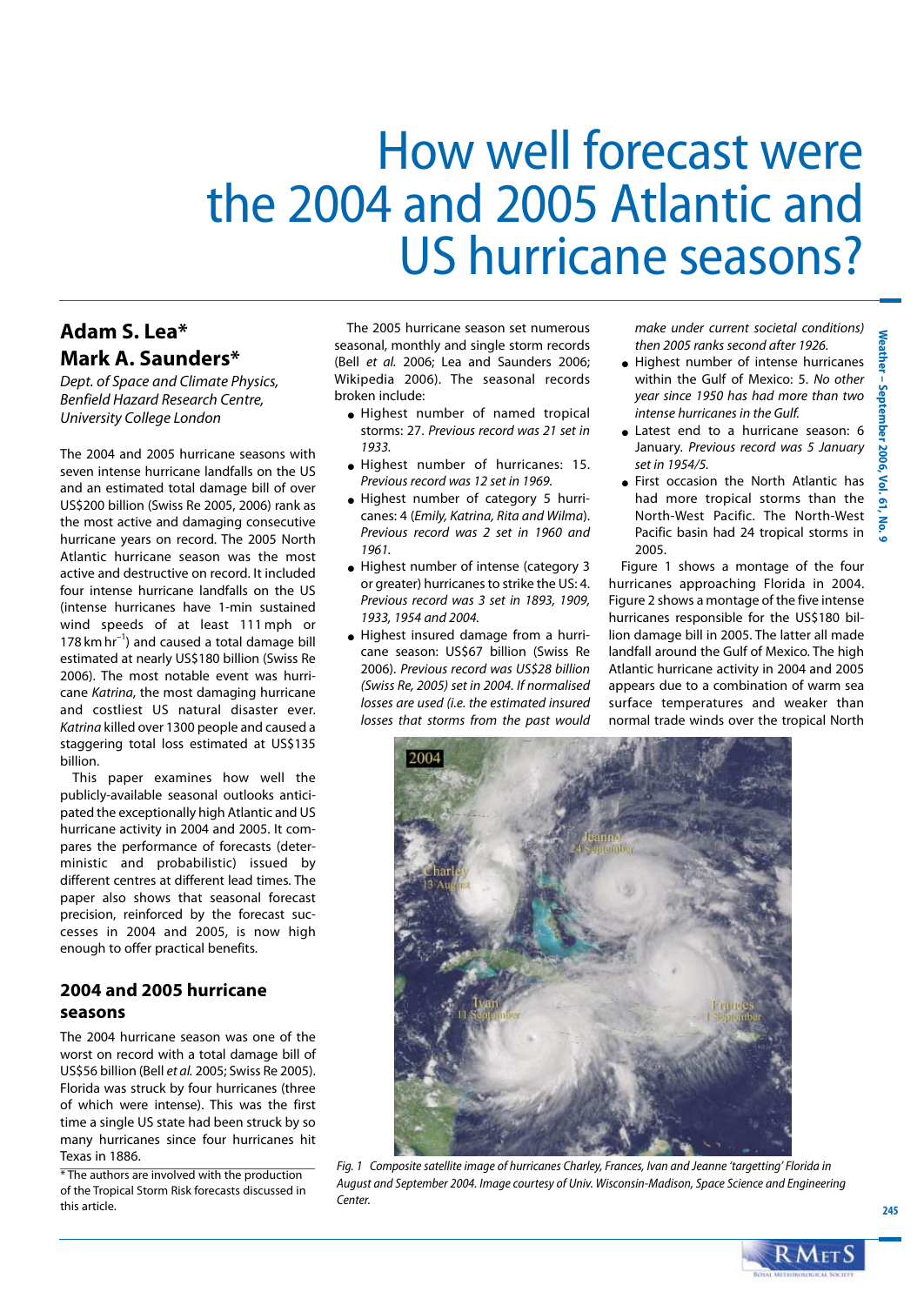Neather - September 2006, Vol. 61, No. 9



Fig. 2 Composite satellite image of intense hurricanes Dennis, Emily, Katrina, Rita and Wilma in 2005. The storms all made landfall around the Gulf of Mexico causing nearly US\$180 billion in damage. The smaller size of Dennis and Emily, compared to Katrina, Wilma and Rita, is evident. Image courtesy of Univ. of Wisconsin-CIMSS.

Atlantic and Caribbean Sea. The high US landfalling hurricane activity in 2004 and 2005 appears due to steering currents that favoured storms being steered towards the US rather than recurving at sea (Saunders and Lea 2005; Klotzbach and Gray 2006).

### **Seasonal forecast comparison**

Four main organisations provided publiclyavailable seasonal outlooks for North Atlantic and US landfalling tropical cyclone activity in 2004 and 2005. These were Tropical Storm Risk (TSR) (http://www.tropicalstormrisk.com) led by the Benfield Hazard Research Centre at University College London, Colorado State University headed by Prof W. Gray (http://typhoon. atmos.colostate.edu), the National Oceanic and Atmospheric Administration (NOAA) (http://www.cpc.ncep.noaa.gov/products/o utlooks/hurricane.shtml), and the Meteorological Institute, Cuba. In both years TSR issued monthly updated forecasts from early December through to early August. Colorado State issued forecasts in early December, early April, the end of May, early

August, early September and early October. NOAA and the Meteorological Institute, Cuba issued forecasts in early to mid-May and early August. Two of the groups, TSR and NOAA issued probabilistic and deterministic forecasts for Atlantic basin activity. TSR also issued probabilistic forecasts for US landfalling hurricane activity. The probabilistic forecasts gave the likelihoods that activity will be in the top, middle and lowest onethird of years since 1950. These tercile levels are defined respectively as 'high', 'medium' and 'low activity' years.

Forecast accuracy is assessed for tropical storm numbers, hurricane numbers, intense hurricane numbers and for the total Atlantic and US ACE indexes. The ACE (Accumulated Cyclone Energy) index is defined as the sum of the squares of the windspeeds of all storms for each six-hourly best track location whilst they are at least tropical storm in strength (Waple et al. 2002). Since the ACE index is sensitive to storm numbers, storm intensity and storm duration, it provides a better indication of overall activity than just considering the numbers of tropical storms or hurricanes. The US ACE index (Saunders and Lea 2005) is defined as the sum of the squares of hourly windspeeds from storms over the US mainland that were at least tropical storm in strength. The US ACE index is strongly linked to US hurricane insured loss with a rank correlation of 0.68 over the period 1900-2005. The skill of the tercile probability forecasts is computed using the standard measure called the rank probability skill score (RPSS) (Wilks 1995; Goddard et al. 2003). The maximum RPSS is 1 and a positive RPSS indicates skill better than climatology.

All forecast groups predicted correctly that the 2004 Atlantic hurricane season would have above-average activity but underpredicted its very high values (Table 1). This includes the extended range forecasts issued by TSR and Colorado State in early December 2003. The TSR early August forecast proved marginally the most skilful prior main-season forecast (historically 95% of US intense hurricane landfalls and hurricane losses occur after 31 July). The tercile probabilistic forecasts for total Atlantic activity in 2004 (Fig. 3(a)) showed good skill back to early December 2003. All the TSR probabilistic forecasts (except early June) were more skilful than NOAA's May and August probabilistic forecasts. The probabilistic forecasts for the US ACE index (Fig. 3(b)) showed good skill predicting at all leads except early June that US landfalling hurricane activity in 2004 would be in the upper tercile (top one-third of years historically) to high (60-70%) probability. The February and August forecasts performed best with an RPSS of around 0.8.

The record-breaking 2005 hurricane season was correctly predicted by all groups to be more active than normal (Table 2). TSR's extended-range forecast in December 2004 called for activity 50% above norm. However, the full extent of the exceptional activity in 2005 was not anticipated until the pre-main season forecasts in early August. The TSR August forecast performed best overall, correctly predicting the ACE index value and that the number of tropical storms would break the previous Atlantic record. The TSR extended range forecast issued in early December 2004 outperformed that by Colorado State. The tercile probabilistic forecasts for total Atlantic activity (Fig. (4a)) showed very good skill back to early December 2004 with the August forecast having perfect skill (RPSS of 1). All the TSR probabilistic forecasts outperformed NOAA's May probabilistic forecast. The US landfalling probabilistic forecasts (Fig. 4(b)) showed very good skill predicting high (upper-tercile) US landfalling hurricane activity to 65% probability as far back as December 2004, rising to 85% probability in early August. The August (Saunders and Lea 2005) and July forecasts performed best overall with an RPSS of over 0.9.

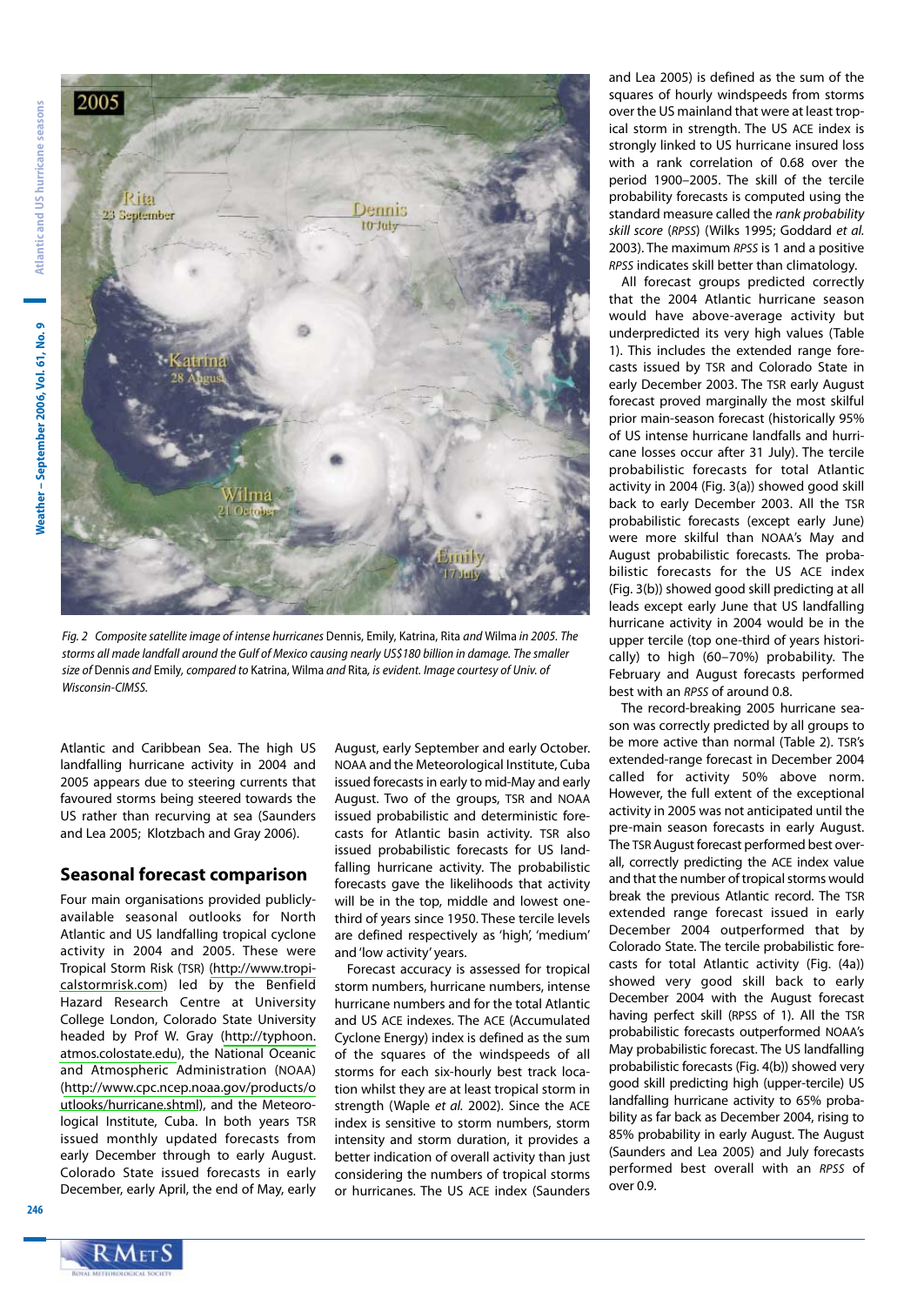| North Atlantic Hurricane Activity Deterministic Forecasts 2004 |
|----------------------------------------------------------------|

**Table 1** 

|                                          |                                                                                                                             | <b>ACE Index</b>                                                                                                                                               | <b>Intense Hurricanes</b>                                                                                                                                                     | <b>Hurricanes</b>                                                                                                                                                       | <b>Tropical Storms</b>                                                                                                                                                           |
|------------------------------------------|-----------------------------------------------------------------------------------------------------------------------------|----------------------------------------------------------------------------------------------------------------------------------------------------------------|-------------------------------------------------------------------------------------------------------------------------------------------------------------------------------|-------------------------------------------------------------------------------------------------------------------------------------------------------------------------|----------------------------------------------------------------------------------------------------------------------------------------------------------------------------------|
| Average Number (1950-2003)               |                                                                                                                             | $95 (\pm 54)$                                                                                                                                                  | $2.5 (\pm 1.9)$                                                                                                                                                               | $6.0 (\pm 2.3)$                                                                                                                                                         | $9.9 (\pm 3.3)$                                                                                                                                                                  |
| <b>Actual Number 2004</b>                |                                                                                                                             | 228                                                                                                                                                            | 6                                                                                                                                                                             | 9                                                                                                                                                                       | 15                                                                                                                                                                               |
| TSR Forecasts (±FE*)                     | 4 Aug 2004<br>5 Jul 2004<br>4 Jun 2004<br>11 May 2004<br>6 Apr 2004<br>5 Mar 2004<br>5 Feb 2004<br>6 Jan 2004<br>5 Dec 2003 | $145 (\pm 36)$<br>114 $(\pm 36)$<br>101 $(\pm 34)$<br>$120 (\pm 40)$<br>$128 (\pm 50)$<br>$122 (\pm 53)$<br>$139 (\pm 53)$<br>$132 (\pm 59)$<br>$132 (\pm 59)$ | 3.1 $(\pm 1.3)$<br>$2.6 (\pm 1.4)$<br>$2.4 (\pm 1.3)$<br>$2.7 (\pm 1.3)$<br>$2.9 \ (\pm 1.5)$<br>$2.8 (\pm 1.5)$<br>3.1 $(\pm 1.5)$<br>$2.9 \ (\pm 1.6)$<br>$2.9 \ (\pm 1.6)$ | 7.6 $(\pm 1.1)$<br>6.6 $(\pm 1.3)$<br>6.1 $(\pm 1.5)$<br>6.8 $(\pm 1.8)$<br>7.2 $(\pm 2.1)$<br>7.0 $(\pm 2.4)$<br>7.6 $(\pm 2.4)$<br>7.2 $(\pm 2.6)$<br>7.2 $(\pm 2.7)$ | 14.0 $(\pm 2.4)$<br>$12.3 (\pm 2.4)$<br>$11.7 (\pm 2.1)$<br>$12.6 (\pm 2.6)$<br>$13.1 (\pm 3.2)$<br>12.8 $(\pm 3.6)$<br>13.7 $(\pm 3.5)$<br>$13.3 (\pm 3.9)$<br>13.0 $(\pm 4.0)$ |
| <b>Colorado State Forecasts</b>          | 6 Aug 2004<br>28 May 2004<br>2 Apr 2004<br>5 Dec 2003                                                                       | -                                                                                                                                                              | 3<br>3<br>3<br>3                                                                                                                                                              | 7<br>8<br>8<br>$\overline{7}$                                                                                                                                           | 13<br>14<br>14<br>13                                                                                                                                                             |
| <b>NOAA Forecasts</b>                    | 7 Aug 2004<br>19 May 2004                                                                                                   | $103 - 146$<br>$95 - 155$                                                                                                                                      | $3 - 4$<br>$2 - 4$                                                                                                                                                            | $7 - 9$<br>$6 - 8$                                                                                                                                                      | $12 - 15$<br>$11 - 15$                                                                                                                                                           |
| Meteorological Institute, Cuba Forecasts | 1 Aug 2004<br>2 May 2004                                                                                                    |                                                                                                                                                                |                                                                                                                                                                               | 8<br>6                                                                                                                                                                  | 12<br>10                                                                                                                                                                         |

Average numbers computed from North Atlantic hurricane database available at http://www.aoml.noaa.gov/hrd/hurdat/Data\_Storm.html ACE Unit =  $\times 10^4$  knots<sup>2</sup>  $*FE = Forecast Error$ 

#### Table 2

| North Atlantic Hurricane Activity Deterministic Forecasts 2005 |                                                                                                                             |                                                                                                                                                                |                                                                                                                                                                         |                                                                                                                                                                          |                                                                                                                                                                                    |  |  |  |
|----------------------------------------------------------------|-----------------------------------------------------------------------------------------------------------------------------|----------------------------------------------------------------------------------------------------------------------------------------------------------------|-------------------------------------------------------------------------------------------------------------------------------------------------------------------------|--------------------------------------------------------------------------------------------------------------------------------------------------------------------------|------------------------------------------------------------------------------------------------------------------------------------------------------------------------------------|--|--|--|
|                                                                |                                                                                                                             | <b>ACE Index</b>                                                                                                                                               | <b>Intense Hurricanes</b>                                                                                                                                               | <b>Hurricanes</b>                                                                                                                                                        | <b>Tropical Storms</b>                                                                                                                                                             |  |  |  |
| Average Number (1950-2004)                                     |                                                                                                                             | $98 (\pm 57)$                                                                                                                                                  | $2.6 (\pm 1.8)$                                                                                                                                                         | $6.0 (\pm 2.4)$                                                                                                                                                          | 9.9(3.3)                                                                                                                                                                           |  |  |  |
| <b>Actual Number 2005</b>                                      |                                                                                                                             | 250                                                                                                                                                            | $\overline{7}$                                                                                                                                                          | 15                                                                                                                                                                       | 27                                                                                                                                                                                 |  |  |  |
| TSR Forecasts (±FE*)                                           | 5 Aug 2005<br>7 Jul 2005<br>7 Jun 2005<br>5 May 2005<br>5 Apr 2005<br>7 Mar 2005<br>9 Feb 2005<br>5 Jan 2005<br>10 Dec 2004 | $249 (\pm 36)$<br>190 $(\pm 42)$<br>159 $(\pm 42)$<br>$158 (\pm 44)$<br>$155 (\pm 50)$<br>$156 (\pm 52)$<br>$151 (\pm 53)$<br>$157 (\pm 56)$<br>$145 (\pm 56)$ | $6.6 (\pm 1.2)$<br>4.1 $(\pm 1.5)$<br>3.5 $(\pm 1.4)$<br>3.6 $(\pm 1.4)$<br>3.6 $(\pm 1.5)$<br>3.6 $(\pm 1.6)$<br>3.5 $(\pm 1.6)$<br>3.6 $(\pm 1.6)$<br>3.4 $(\pm 1.6)$ | $11.4 (\pm 1.5)$<br>$8.8 (\pm 1.9)$<br>7.8 $(\pm 1.9)$<br>7.8 $(\pm 2.1)$<br>$7.8 (\pm 2.1)$<br>$7.9 (\pm 2.3)$<br>$7.7 (\pm 2.3)$<br>7.8 $(\pm 2.4)$<br>7.5 $(\pm 2.5)$ | $22.1 (\pm 2.3)$<br>$15.3 (\pm 2.4)$<br>13.8 $(\pm 2.2)$<br>$13.9 \ (\pm 2.6)$<br>13.9 $(\pm 2.9)$<br>14.0 $(\pm 3.2)$<br>13.6 $(\pm 3.3)$<br>13.9 $(\pm 3.5)$<br>13.4 $(\pm 3.6)$ |  |  |  |
| Colorado State Forecasts                                       | 5 Aug 2005<br>31 May 2005<br>1 Apr 2005<br>3 Dec 2004                                                                       | $\overline{\phantom{m}}$<br>$\overline{\phantom{m}}$                                                                                                           | 6<br>4<br>3<br>3                                                                                                                                                        | 10<br>8<br>7<br>6                                                                                                                                                        | 20<br>15<br>13<br>11                                                                                                                                                               |  |  |  |
| <b>NOAA Forecasts</b>                                          | 2 Aug 2005<br>16 May 2005                                                                                                   | 158-236<br>105-166                                                                                                                                             | $5 - 7$<br>$3 - 5$                                                                                                                                                      | $9 - 11$<br>$7 - 9$                                                                                                                                                      | $18 - 21$<br>$12 - 15$                                                                                                                                                             |  |  |  |
| Meteorological Institute, Cuba Forecasts                       | 1 Aug 2005<br>2 May 2005                                                                                                    | $\overline{\phantom{m}}$                                                                                                                                       |                                                                                                                                                                         | 9<br>$\overline{7}$                                                                                                                                                      | 20<br>13                                                                                                                                                                           |  |  |  |

Average numbers computed from North Atlantic hurricane database available at http://www.aoml.noaa.gov/hrd/hurdat/Data\_Storm.html  $*FE = Forecast Error$ ACE Unit =  $\times 10^4$  knots<sup>2</sup>

Weather - September 2006, Vol. 61, No. 9

Atlantic and US hurricane seasons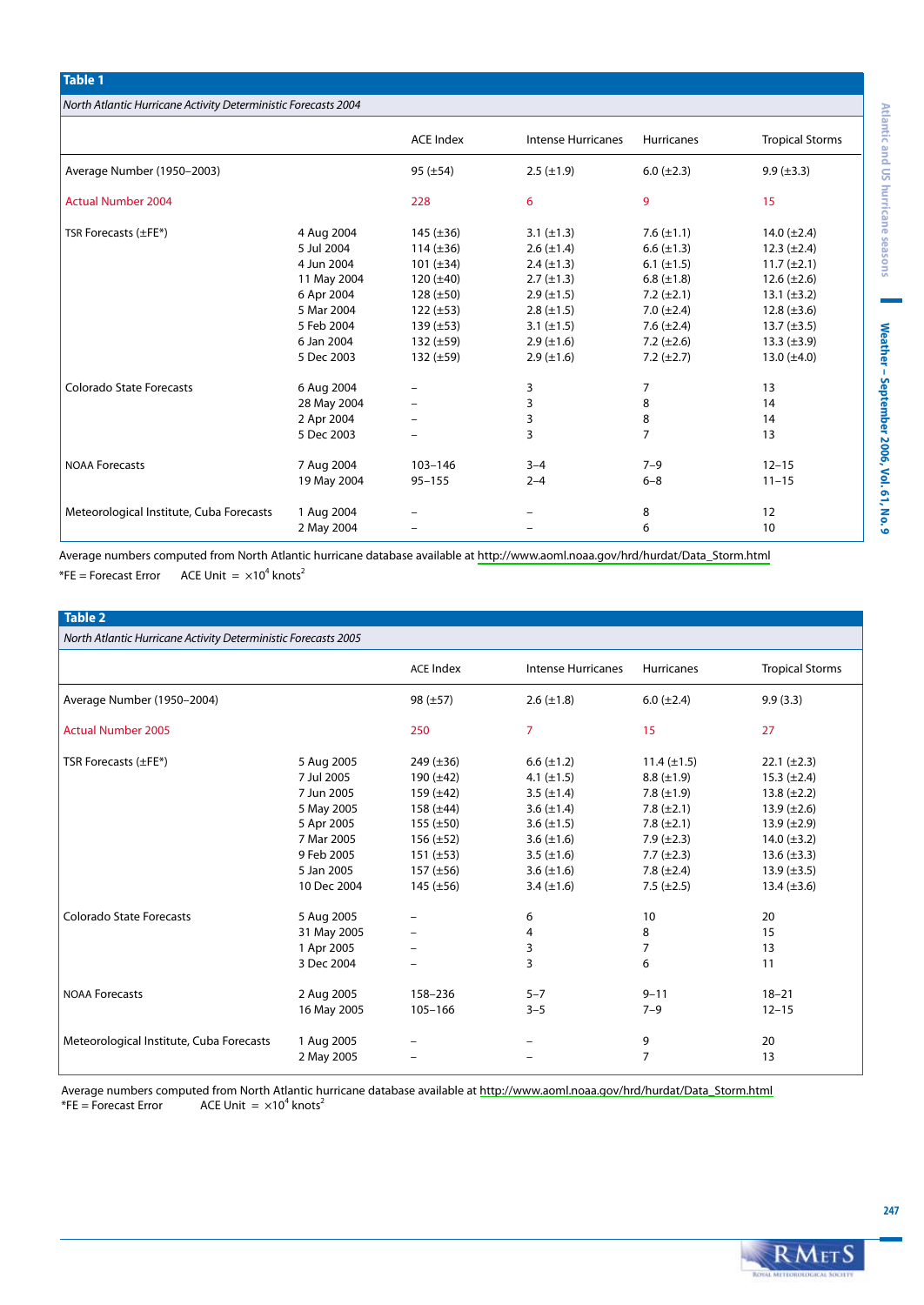

Fig. 3 Verification of the publicly-available tercile probabilistic forecasts issued in 2004 for (a) the North Atlantic ACE index and (b) for the US ACE index. RPSS is the rank probability skill score of the probabilistic forecasts. High, medium and low activity denotes the forecast likelihood that the ACE index in 2004 would be in the upper, middle and lower one third of years historically (1950-2003). The vertical axis displays both the RPSS (left-hand side) and the forecast probability for each tercile (right-hand side).



Fig. 4 Verification of the publicly-available tercile probabilistic forecasts issued in 2005 for (a) the North Atlantic ACE index and (b) for the US ACE index. See Fig. 3 for definitions.

#### **Forecast business application**

The TSR early August forecast model (Saunders and Lea 2005) anticipates correctly whether US hurricane losses are abovemedian or below-median in 74% of the years between 1950 and 2003. The rank correlation link between these hindcast US ACE indexes and US hurricane insured loss is 0.48 for this 54-year period. This skill, reinforced by the success of the early August seasonal US landfalling hurricane forecasts for 2004 and 2005 (Figs. 3(b) and 4(b)), suggests that forecast precision from early August is now high enough to offer potential benefits to a range of US industry whose returns are affected by hurricane damage.

One such industry is the insurance industry. Figure 5 shows the potential financial benefit to an individual insurance company of using the TSR early August forecasts. The diagram displays the probability of a US hurricane season's total insured loss conditional on the TSR forecast. The chance of a large total loss is clearly much higher in years when the forecast is high. For example, a total hurricane insured loss of \$10 billion is eight times more likely to occur when the forecast is high compared to when it is low. Clearly if extra reinsurance cover were purchased in the high forecast years, a company's volatility in losses (or risk) would be reduced. One measure of volatility is the Expected Shortfall (ES) – the average loss that can be expected every, say, 100 years. For the 1 in 100-year loss ES has values of \$20 billion (low forecast), \$40 billion (medium forecast) and \$100 billion (high forecast).

For the damaging 2004 and 2005 hurricane seasons, the TSR early August forecasts predicted US landfalling hurricane activity in the upper quartile and upper decile respectively. Thus, TSR would have recommended that insurance companies purchase extra protection. By following this forecast guidance, individual insurers (and others whose returns are affected by US hurricane damage) could have reduced their losses in 2004 and 2005.

A methodology which allows insurers and reinsurers to use these seasonal hurricane



 $248$